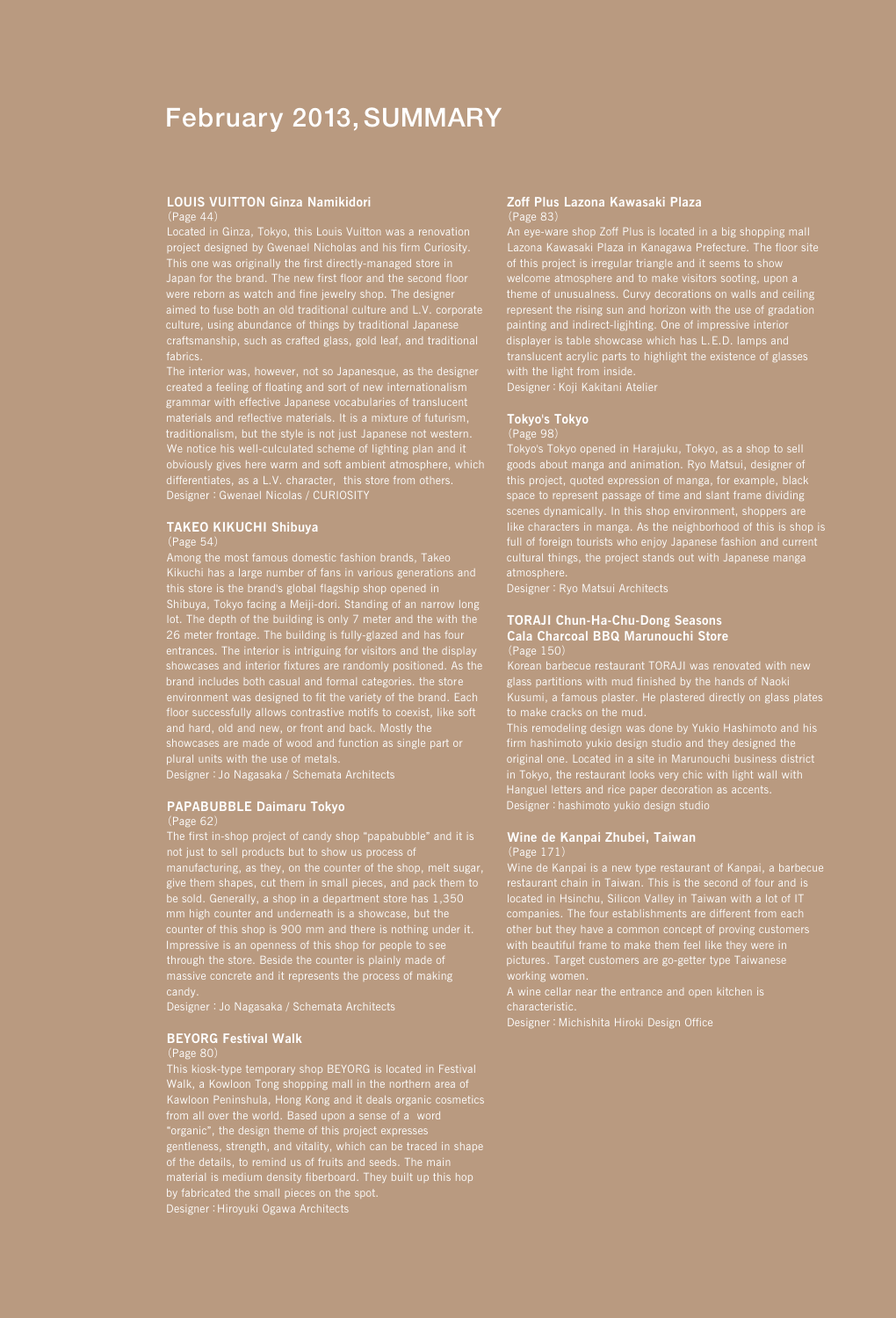オピニオン 2 橋正明 いゅんじ **NDAR & INFORMATION** 208 TOPICS & FROM EDITORS

| 199 New Definition of Design デザインの新定義18<br>取材·文◎土田貴宏<br>マイク・エーブルソン | 205 | 商空間。<br>文◎高札<br>谷川じ |
|--------------------------------------------------------------------|-----|---------------------|
| 200 仕上げの美学14                                                       |     | 206 CALEN           |

- 192 ス・ドホ | パーフェクト・ホーム ス・ドホ
- 196 ブルー 多摩川アウトドアフィットネスクラブ フレームデザイン

- 取材・文◎加藤純 写真◎白鳥美雄 モルタル 造 形 山本塗装店 山本貴諭
- 202 DETAIL | インテリアデザインの作法 2 取材・文◎塩野哲也 物販店のディスプレイの什器② 米谷ひろし(トネリコ)

# **ADVERTISING**

# FOCUS

- 31 NEW YORK◎春日淑子 グローバ ルショッピングエリアと化 すロワーフィフスア ベ ニュー
- 33 DESIGN◎浦田 薫 今 後、デザイン界に欠かせない異 文 化 交 流ワークショップ 35 PRODUCTS◎塩野哲也
- 伝統文化の輸出ネットワーク
- 36、37 N E W S メゾンエルメス・ウィンドーディスプレイ「時の庭」 /「第45回愛の泉」Crystal Aqua Trees

# **SERIAL**

- 68 コスメーム キュリオシティ
- 73 イソップ 新丸ビル店 トラフ建築設計事務所
- 77 タン セントラルワールド Thitipat Suppattranont
- 80 ビヨーグ フェスティバルウォークショップ 小川都市建築設計事務所
- 83 ゾフ プラス ラゾーナ川崎プラザ店 柿谷耕司アトリエ
- 86 ゾフ パーク キャナルシティ博多店 スピン・オフ
- 89 フォーナインズ 横浜タカシマヤ店 吉田健太郎デザインスタジオ
- 92 JINS 原宿店 サポーズデザインオフィス
- 95 グローブ・スペックス 代官山店 シー・ユー・チェン+渋谷 聡
- 98 トーキョーズ トーキョー 松井亮建築都市設計事務所
- 102 ちえの木の実 伊坂デザイン工房
- 106 文 公 堂 書 店 玄・ベルトー・進来
- 109 ブックスタジオ 大阪店 スマイル
- 112 今治タオル 南青山店 窪田建築都市研究所
- 115 キシル 深川店 トネリコ
- 118 マークスタイル トーキョー トネリコ
- 122 オリエンタルフローリスト パレスホテル東京店 メック・デザイン・インターナショナル
- 125 トゥデイズスペシャル 自由が F スキーマ建築計画
- 129 タイム アンド エフォート 博報堂 + 熊谷隆志
- 132 プラザ 三井アウトレットパーク木更津店 スペシウム
- 135 江戸鼈甲屋 イロリ
- 138 ザ・ウォッチ・ショップ ダイバーシティ東京 プラザ店 エイムクリエイツ
- 142 [記事] 1:25で見る専門店の什器ディテール集
- 44 ルイ・ヴィトン 銀座並木通り店 キュリオシティ
- 52 「記事 ] 新生ルイ・ヴィトンを支える六つの空間デザイン戦略 グエナエル・ニコラ氏( キュリオシティ)が 語る 文◎編集部
- 54 タケオキクチ 渋谷明治通り本店 スキーマ建築計画
- 62 パパブブレ <sub>大丸東京店</sub> スキーマ建築計画
- 66 [記事]最新プロジェクト3題に見る 長坂常/スキーマ建築計画の設計アプローチ 文◎編集部

### FEATURE ARTICLE 1 **業種特集** <sup>1</sup> **/専 <sup>門</sup> 店のデザイン**

- 150 炭火焼肉トラジ 春夏秋冬 Chun-Ha-Chu-Dong Seasons 丸ビル店 橋本夕紀夫デザインスタジオ 155 ザ ハチキンザン 171 ワイン デ カンパイ 紅酒乾杯 竹北店 道下浩樹デザイン事務所 174 鉄板焼 やまなみ アトリエ・ジーアンドビー
- l and s c a p e 161 焼 肉 割 烹 幸 正 宗 177 鉄板焼なかた NY PLAN
- I N V I in c 164 和匠 肉 料 理松屋 阪 急 百 貨 店うめだ本店 スーパーマニアック
- 168 青春倶楽部 麻浦店 アトリエK U U

180 てっぱん太河 錦店 有設計

- 22 広告Index
- 183 広告企画「アンティーク家具・建材」
- 187 広告企画「演出照明・スペシャルエフェクト」

221 PRODUCT INFORMATION Product File "シャンデリア&オブジェ照明 "/ Topics  $\angle$  Shop & showroom

# Column & news



# NEW SHOP & ENVIRONMENT **新作**

# FEATURE ARTICLE 2 **特集** <sup>2</sup> **/鉄板焼き**& **焼き肉店**